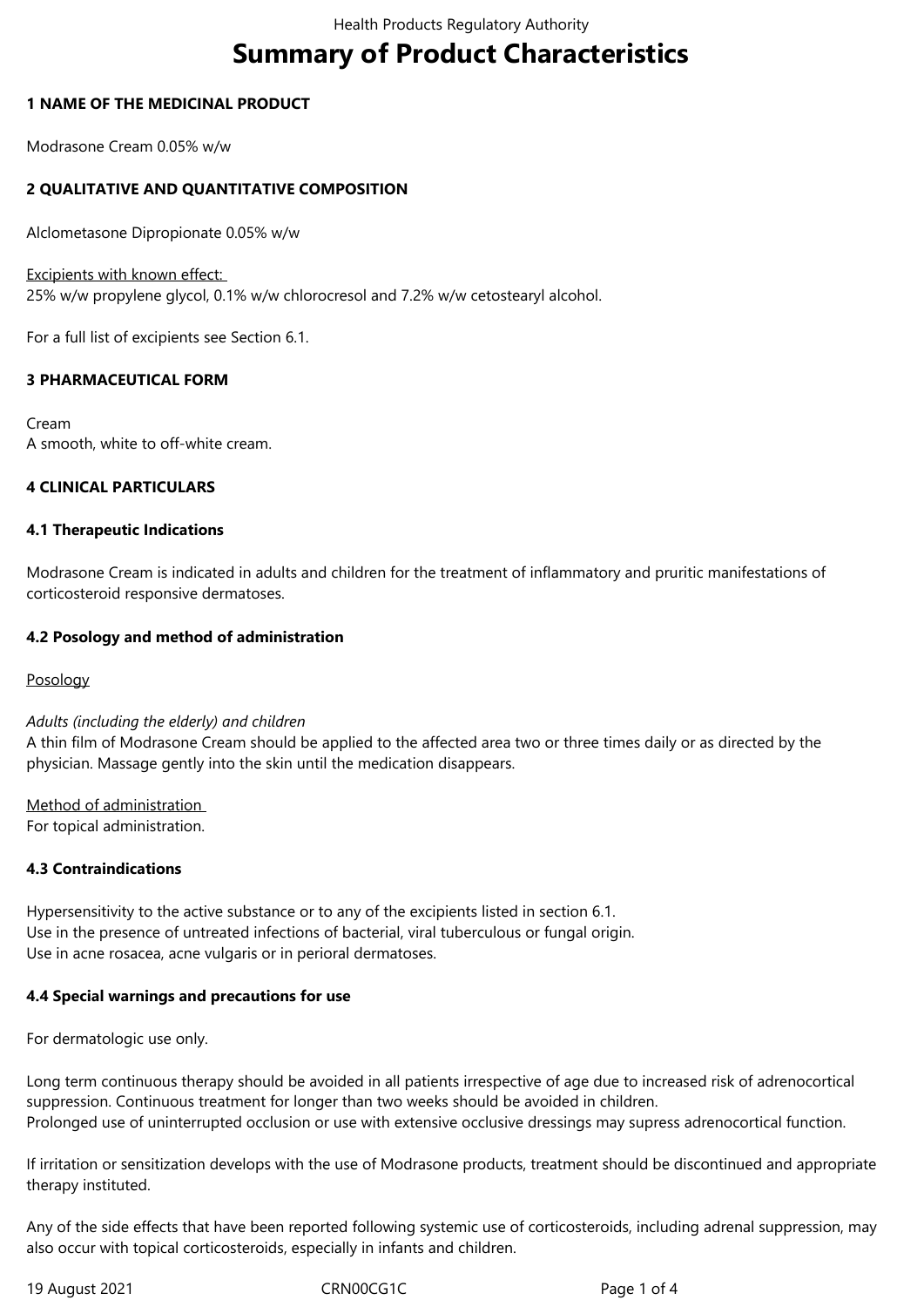#### Health Products Regulatory Authority

Systemic absorption of topical corticosteroids may be increased if extensive body surface areas are treated or if the occlusive technique is used. Suitable precautions should be taken under these conditions or when long-term use is anticipated, particularly in infants and children.

There have been a few reports in the literature of the development of cataracts in patients who have been using corticosteroids for prolonged periods of time. Although it is not possible to rule out systemic corticosteroids as a known factor, prescribers should be aware of the possible role of corticosteroids in cataract development.

In the presence of infection, an appropriate antifungal or antibacterial agent should be administered. If a favourable response does not occur promptly, the corticosteroid should be discontinued until the infection has been controlled adequately.

## Paediatric population:

Paediatric patients may demonstrate greater susceptibility to topical corticosteroid-induced hypothalamic-pituitary-adrenal (HPA) axis suppression and to exogenous corticosteroid effects than mature patients because of greater absorption due to a larger skin surface area to body weight ratio.

HPA axis suppression, Cushing's syndrome, linear growth retardation, delayed weight gain, and intracranial hypertension have been reported in children receiving topical corticosteroids. Manifestations of adrenal suppression in children include low plasma cortisol levels, and an absence of response to ACTH stimulation. Manifestations of intracranial hypertension include a bulging fontanelle, headaches, and bilateral papilledema.

Modrasone products are not for ophthalmic use.

## **4.5 Interaction with other medicinal products and other forms of interactions**

None known.

## **4.6 Fertility, pregnancy and lactation**

#### **Pregnancy**

Since safety of topical corticosteroid use in pregnant women has not been established, drugs of this class should be used during pregnancy only if the potential benefit justifies the potential risk to the foetus. Drugs of this class should not be used extensively in large amounts for prolonged periods of time in pregnant patients.

#### Breast-feeding

It is not known whether topical administration of corticosteroids could result in sufficient systemic absorption to produce detectable quantities in breast milk. Modrasone should be administered to nursing mothers only after careful consideration of the benefit/risk relationship.

Fertility No fertility data is available.

# **4.7 Effects on ability to drive and use machines**

Not applicable.

# **4.8 Undesirable effects**

#### Local

Adverse reactions reported rarely with alclometasone dipropionate are itching, burning, erythema, dryness, irritation, and papular rashes.

Other local adverse reactions associated with topical corticosteroids, especially under occlusive dressings, include folliculitis, hypertrichosis, acneiform eruptions, hypopigmentation, perioral dermatitis, allergic contact dermatitis, skin maceration, secondary infection, skin atrophy, striae and miliaria.

Continuous application without interruption will result in local atrophy of the skin, striae and superficial vascular dilation, particularly on the face.

19 August 2021 CRN00CG1C Page 2 of 4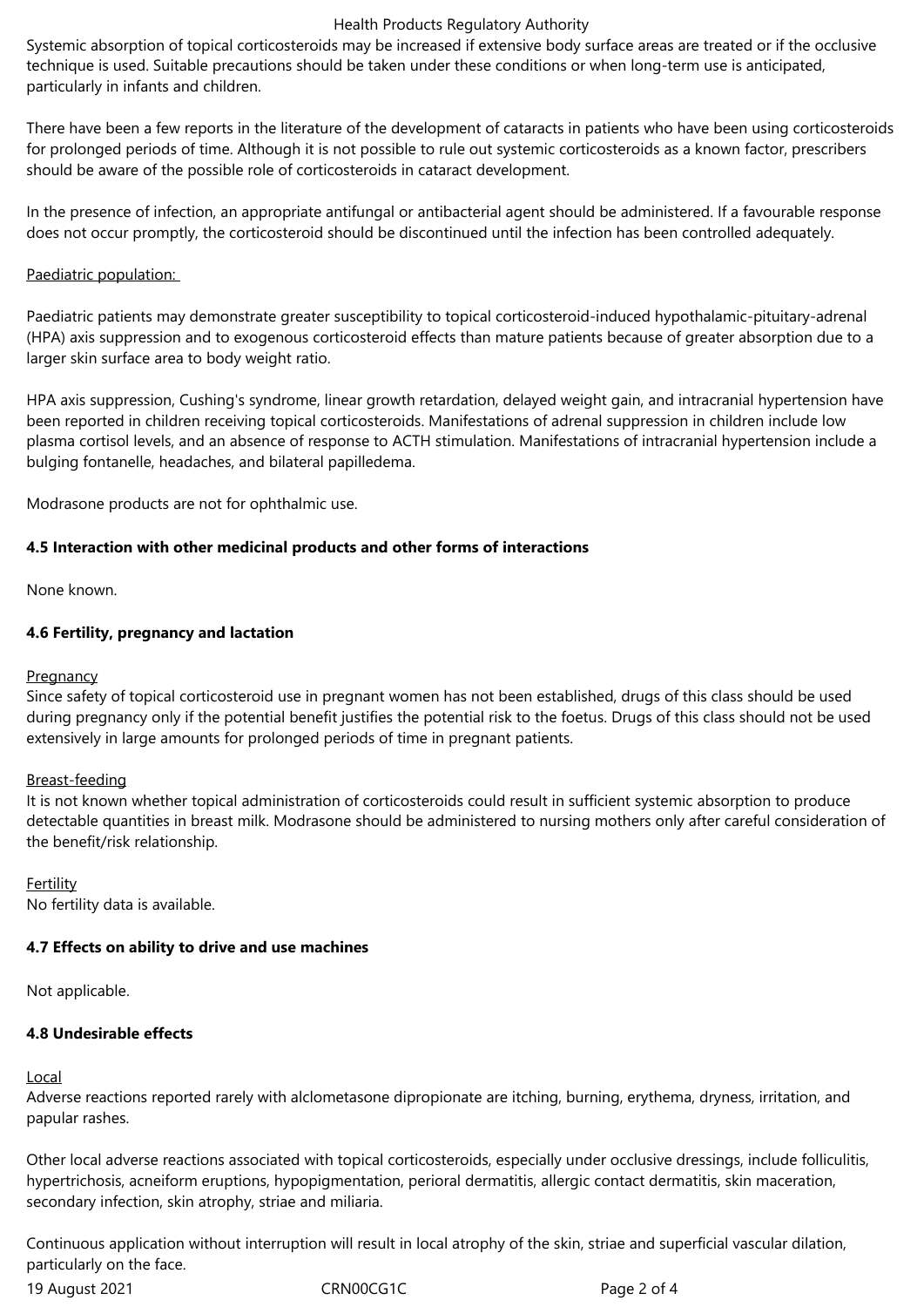Reporting suspected adverse reactions after authorisation of the medicinal product is important. It allows continued monitoring of the benefit/risk balance of the medicinal product. Healthcare professionals are asked to report any suspected adverse reactions via HPRA Pharmacovigilance, Website: www.hpra.ie.

# **4.9 Overdose**

Acute overdosage with dermatologic application of corti[costeroids is](http://www.hpra.ie/) unlikely and would not be expected to lead to a life-threatening situation.

Symptoms: Excessive or prolonged use of topical corticosteroids can suppress pituitary-adrenal function, resulting in secondary adrenal insufficiency, and produce manifestations of hypercorticism, including Cushing's disease.

Treatment: Appropriate symptomatic treatment is indicated. Acute hypercorticoid symptoms are usually reversible. Treat electrolyte imbalance, if necessary. In case of chronic toxicity, slow withdrawal of corticosteroids is advised.

#### **5 PHARMACOLOGICAL PROPERTIES**

#### **5.1 Pharmacodynamic properties**

Pharmacotherapeutic group: Corticosteroids, moderately potent (group II), ATC code: D07AB10

Alclometasone dipropionate is a non-fluorinated, topically active synthetic corticosteroid. Alclometasone dipropionate suppresses local inflammation at doses producing minimal systemic effects. Studies have shown alclometasone dipropionate to be approximately 2/3 times as potent as betamethasone valerate and 60 x as potent as hydrocortisone.

#### **5.2 Pharmacokinetic properties**

Not applicable in view of topical action and application.

#### **5.3 Preclinical safety data**

Modrasone Cream appears to be a relatively non-toxic and non-irritating drug product that produces no unusual or unexpected teratologic effects in laboratory animals. A wide margin of safety was demonstrated in all species studied. Acute oral and intraperitoneal doses more than 3,000 times the proposed topical human dose were without any toxicologically significant effects.

## **6 PHARMACEUTICAL PARTICULARS**

#### **6.1 List of excipients**

Propylene glycol White soft paraffin Cetostearyl alcohol Glyceryl stearate PEG 100 stearate Macrogol Cetostearyl Ether Sodium Dihydrogen Phosphate Dihydrate Chlorocresol Phosphoric acid, concentrated Purified water

#### **6.2 Incompatibilities**

Not applicable.

# **6.3 Shelf life**

19 August 2021 CRN00CG1C Page 3 of 4